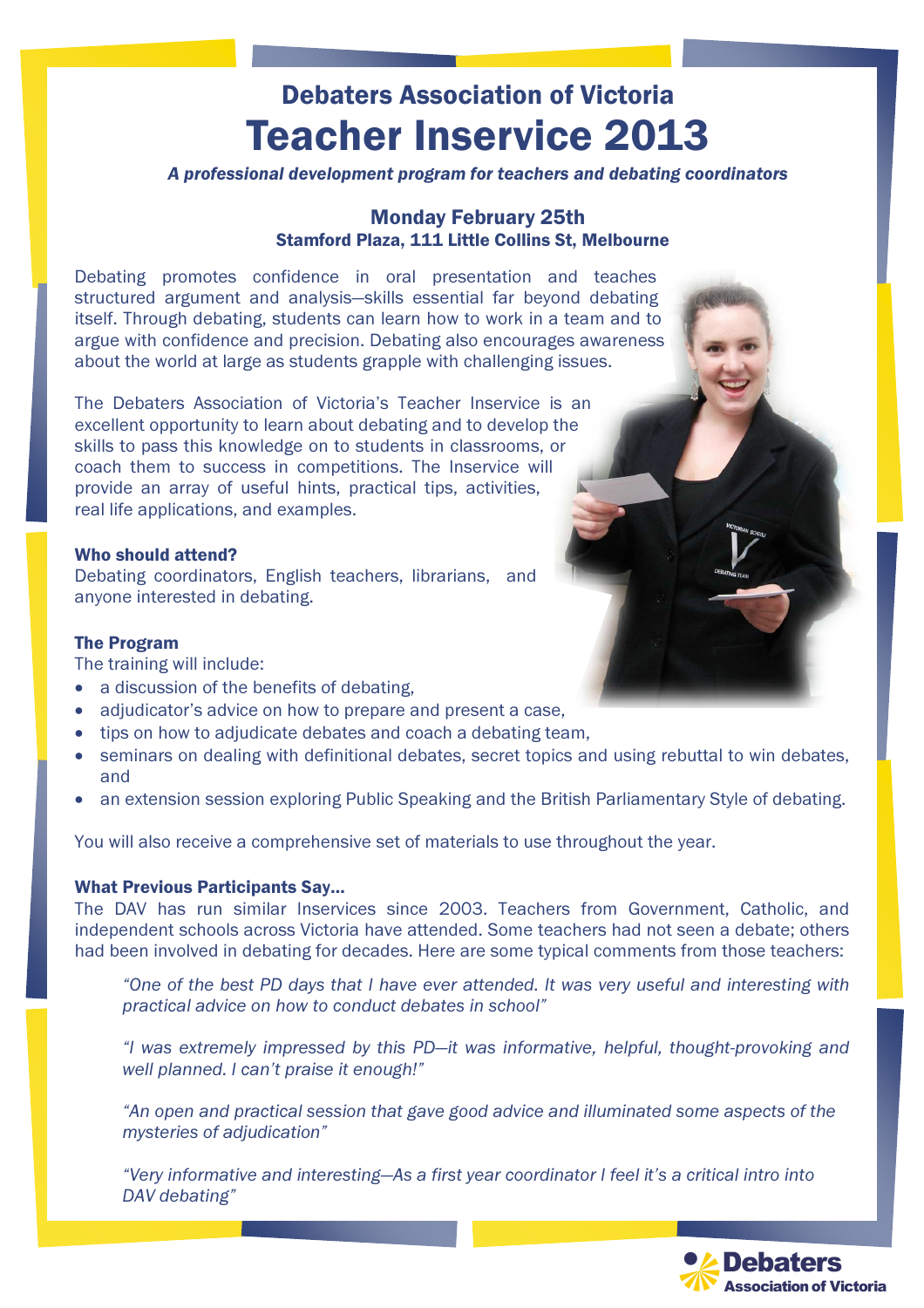# Program

There will be a choice of two sessions in the morning and two in the afternoon. You are free to choose which you would rather attend, or alternatively to send different staff from your school to each session.

| 9:00              | <b>Registration and Welcome</b>     |                                                                                   |  |
|-------------------|-------------------------------------|-----------------------------------------------------------------------------------|--|
| 9:30<br>Session 1 | Introduction to Debating            | <b>Public Speaking &amp; the British</b><br><b>Parliamentary Debating Style</b>   |  |
| 11:00             | Morning tea                         |                                                                                   |  |
| 11:30             | <b>Plenary and Networking</b>       |                                                                                   |  |
| 12:45             | Lunch                               |                                                                                   |  |
| 1:30<br>Session 2 | <b>Introduction to Adjudication</b> | <b>Advanced Debating Strategy</b><br>(Case construction, definitions &<br>manner) |  |
| 3:00              | End of day                          |                                                                                   |  |

# Session Information

#### Introduction to Debating Charisma Taylor

A beginners' guide to the aims, benefits and rules of debating. This session will cover the format of 3 vs. 3 debating, including the rules of debate, speaker roles and assessment

criteria. It will also provide resources and activities for teachers to use to assist students to develop the basic skills involved in preparing and presenting an argument.

Charisma has been the DAV's Executive Officer since 2006. She has been involved in training students, teachers, and adult debaters for the last 6 years. She has co-created and managed pilot initiatives such as the Junior Public Speaking, Primary Schools and Public Speaking programs.



## Public Speaking & the British Parliamentary Debating Style Amit Golder

This session will explore public speaking and the British Parliamentary debating style. Speaking in public is an invaluable skill for students—but effective public speaking requires the synergy of many different factors: style, form, and content. This seminar aims to demystify the skills of public speaking by examining the use of the voice and the body; the development of effective content; ways of organising speeches to hold the audience's attention; preparing for impromptu speeches; and assessment of public speaking. It will also detail the BP debating style, common in adult debating competitions, which involves four teams of two speakers speaking as Government or Opposition teams, and allows questions during speeches.

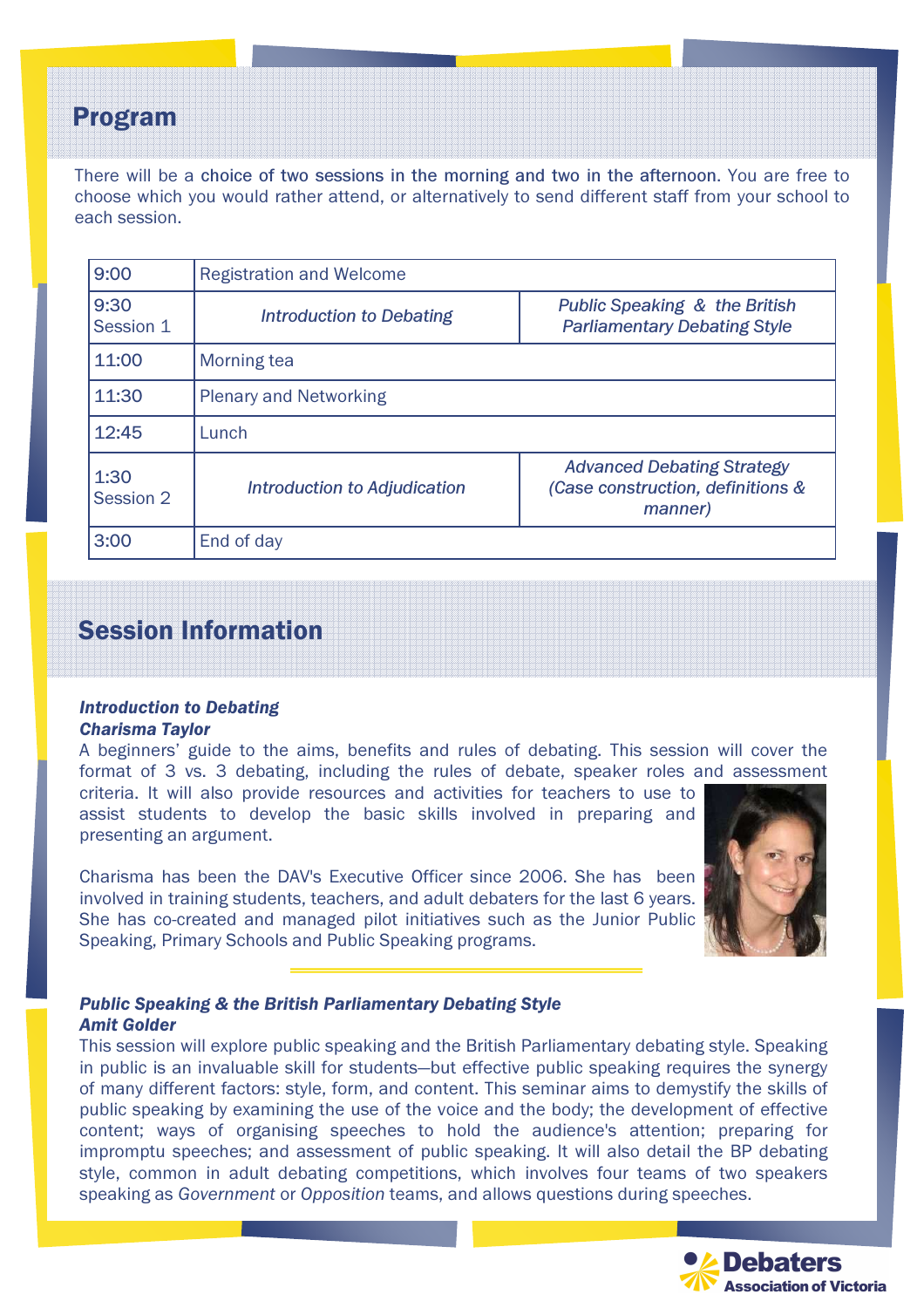# Session Information (continued)

#### Public speaking and the British Parliamentary debating style Amit Golder

Amit Golder was the Vice President (Schools) of the Debaters Association of Victoria from 2010–2012. He was selected as the captain of the 2009 Australian National Adults Debating team and was a member of the winning team representing Monash University at both the Australasian Intervarsity Debating Championships in 2010 and the World Universities Debating Championships in 2012. Amit has coached of the Victorian Schools Debating Team and has also been involved in training secondary school and university students in Melbourne and Hong Kong.



#### Introduction to Adjudication Jonathan Benney

The adjudication session will teach how to judge debates in a fair and consistent fashion and will focus on the three key criteria which adjudicators use in deciding debates: manner, matter and method. This session forms the basis of the understanding of how debating works. It will aid staff in understanding what is required of students and ensuring they are well prepared, and to ensure that they can make the most of the feedback they are given by adjudicators. We will also cover scoring and definitions, and any queries or questions raised by participants in the session. It is also a useful refresher for those staff who have had experience with debating for some time.



Jonathan has been involved in debating since the 1990s. He has represented the University of Melbourne as a debater and adjudicator at the Australian, Australasian and World University Debating Championships, and was on the team that represented Australia at the world Chinese-language debating championships in 2007. He was the Vice-President (Adjudication and Training) of the DAV from 2007 to 2009. Jonathan has a PhD in Chinese Studies from the University of Melbourne, and is currently working as a research fellow at the National University of Singapore's Asia Research Institute.

#### Advanced Debating Strategy (Case development & hard/soft lines) Christopher Hibbard

This session aims to extend on previous debating knowledge. It will look at advanced research techniques and present ideas for enhancing rebuttal. As well as looking at how to improve presentation, we will also examine the principles involved in building a case – hard/soft lines, use of models, and winning definitional debates.

Chris is the President of both the DAV and the Australian Debating Federation. He has been adjudicating and training since 2005, has attended successive National Championships as the official Victorian adjudicator and recently attended the 2012 World Schools' Debating Championships in Cape Town as one of two Australian adjudicators. Outside of debating he works as a lawyer and previously edited the Melbourne Journal of International Law.